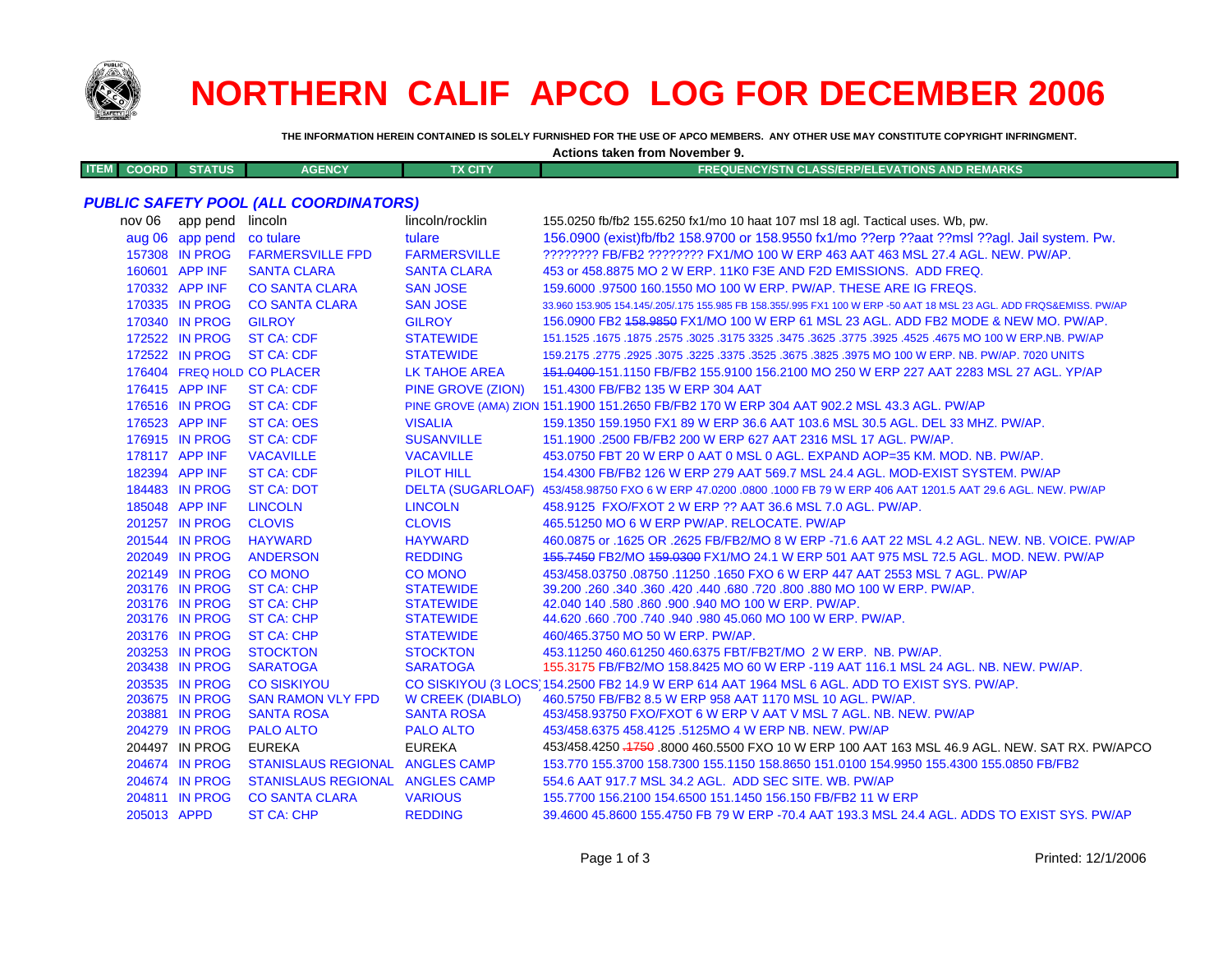**THE INFORMATION HEREIN CONTAINED IS SOLELY FURNISHED FOR THE USE OF APCO MEMBERS. ANY OTHER USE MAY CONSTITUTE COPYRIGHT INFRINGMENT.**

**Actions taken from November 9.**

| <b>ITEM</b><br><b>COORD</b> | <b>STATUS</b>  | <b>AGENCY</b>                    | <b>TX CITY</b>     | <b>FREQUENCY/STN CLASS/ERP/ELEVATIONS AND REMARKS</b>                                                         |
|-----------------------------|----------------|----------------------------------|--------------------|---------------------------------------------------------------------------------------------------------------|
|                             | 205015 IN PROG | <b>SO LK TAHOE</b>               | <b>SO LK TAHOE</b> | 158,7600 FB/MO 90 W ERP -213.9 AAT 1905 MSL 9.7 AGL, ADD TO EXIST SYS, PW/AP,                                 |
|                             | 034119 APPD    | <b>OAKDALE</b>                   | <b>OAKDALE</b>     | 156.11250 FXO 5 W ERP 9.2 AAT 49 MSL 19.8 AGL. ADD FREQ. PW/IMSA.                                             |
|                             | 205048 IN PROG | <b>ST CA: CHP</b>                | <b>SUSANVILLE</b>  | 39.4600 45.8600 155.4750 FB 460.0250 FB/FB2/FX1 79 W ERP -184 AAT 1261 MSL 29.3 AGL, ADDS TO EXIST SYS, PW/AP |
|                             | 205080 APPD    | <b>ST CA: CHP</b>                | <b>CHICO</b>       | 39.4600 45.8600 155.4750 FB 460.0250 FB/FB2/FX1 79 W ERP -90 AAT 66 MSL 23 AGL, ADD FREQS, PW/AP              |
|                             | 500904 APPD    | <b>YUBA CITY</b>                 | <b>YUBA CITY</b>   | 453/458.91250 MO 2 W ERP. NB. NEW. PW/AASHTO.                                                                 |
|                             | <b>APPD</b>    | <b>FISHER WIRELESS</b>           | <b>CHICO</b>       | 278 UHF IB FREQS, LOW LEVEL, NO IMPACT, YB/EWA,                                                               |
| 34091                       | <b>APPD</b>    | <b>MANTECA</b>                   | <b>MANTECA</b>     | 453.2000 .48750 .8000 460.1000 FB2/FX1/MO 100 W ERP 38.5 AAT 10 MSL 43.2 AGL. NEW. PW/IMSA.                   |
|                             | 154013 APPD    | <b>FISHER WIRELESS</b>           | <b>LOS GATOS</b>   | 453.01250 FB6C 125 W ERP 820 AAT 1146 MSL 64.6 AGL, NB, MODS, YG/EWA,                                         |
|                             | 205116 APPD    | <b>ST CA: CHP</b>                | <b>BRYTE</b>       | 39.9200 FB/MO 87 W ERP 10.7 AAT 4.6 MSL 13.7 AGL. PW/AP.                                                      |
|                             | 205125 IN PROG | <b>SHASTA CO MARSHAL</b>         | <b>REDDING</b>     | 154,8000 FB2 159,1050 MO 100 W ERP -87,2 AAT 174 MSL 36.6 AGL, RADIAX+EXT ANT, NEW, PW/AP                     |
|                             | 205139 APPD    | <b>ST CA: CHP</b>                | <b>STOCKTON</b>    | 39.4600 45.8600 155.4750 FB 110 W ERP 28 AAT 9 MSL 28.7 AAT, MOD, PW/AP,                                      |
|                             | 205140 APPD    | <b>ST CA: CHP</b>                | <b>ATWATER</b>     | 39.4600 45.8600 155.4750 FB 110 W ERP 28 AAT 44 MSL 28.7 AAT, MOD, PW/AP,                                     |
|                             | 205175 IN PROG | <b>CO TRINITY</b>                | <b>WEAVERVILLE</b> | 154,8600 FB2 180 W ERP -268.6 AAT 577.1 MSL 4.6 AGL, RELOCATE STN, ADD NB, MOD, PW/AP,                        |
|                             | 205233 APPD    | <b>MODESTO</b>                   | <b>MODESTO</b>     | 458,5750,7250 MO 45 W ERP. ADDS MO FREQS TO EXIST FB SYS, CONV TO NB. DATA. PW/AP                             |
|                             |                | 205176 APPD (CPRA) ATASCADERO    | ATASCADERO         | 151.1000 154.3700 FB/FB2 100 W ERP 236 AAT 551.4 MSL 27.5 AGL. RELOCATE STN. PW/AP                            |
|                             |                | 205256 APPD (CPRA) ATASCADERO    | ATASCADERO         | 460.4250 FB/FB2 65 W ERP 251 AAT 551.4 MSL 27.5 AGL. RELOCATE STN. PW/AP                                      |
|                             | 205268 APPD    | SAN MATEO CO AIRPORTS SAN CARLOS |                    | 453.23750 FXO 1.5 W . AWOS, DATA, NB, PW/AP                                                                   |
|                             | 500904 APPD    | CO BUTTE                         | <b>CHICO</b>       | 453.9250 FB/FB2/MO 10 W ERP -7 AAT 62 MSL 43 AGL. DEL 453.950. NB. PW/AASHTO.                                 |
|                             | 500904 APPD    | CO BUTTE                         | OROVILLE           | 453.9750 FB/FB2/MO 10 W ERP -52 AAT 91 MSL 15 AGL. DEL 453.950. NB. PW/AASHTO.                                |
|                             | 500937 APPD    | <b>CLOVIS</b>                    | <b>CLOVIS</b>      | 453.23750 FB2/MO 130 W ERP 47 AAT 110.3 MSL 60.6 AGL. NB. NEW. PW/AASHTO                                      |
|                             | 500978 APPD    | CO FRESNO                        | <b>FRESNO</b>      | 453/458.4125 MO 2 W ERP. NB. NEW. PW/AASHTO.                                                                  |
|                             | 205318 IN PROG | ST CA: CHP                       | <b>FRESNO</b>      | 39.4600 155.4750 FB 45.8600 FX1 110 W ERP 36.9 AAT 88.4 MSL 25.9 AGL, ADD/MODS, PW/AP                         |
|                             | 205346 IN PROG | TAHOE TRUCKEE SAN DIST TRUCKEE   |                    | 453.3750 FB2 155 W ERP -182 HAAT 1746.5 MSL 8 AGL. ADD SITE TO EXIST. PW/AP                                   |
|                             | 501003 APPD    | <b>MADERA</b>                    | <b>MADERA</b>      | 453.1500 FB2/FX1/MO 240 W ERP 32.4 AAT 82.3 MSL 45.1 AGL. NEW. PW/AASHTO                                      |
|                             | 205381 APPD    | <b>PITTSBURG</b>                 | <b>PITTSBURG</b>   | 453.13750 FXO/FXOT 6 W ERP -65 AAT 14 MSL 7 AGL. NB. F2D. NEW. PW/APCO                                        |
|                             | 205390 IN PROG | <b>HAYWARD REC DIST</b>          | HAYWARD            | 222.2222 FB2C/FXOT 6 W ERP 22 AAT 363 MSL 10 AGL, NB, NEW, PW/APCO,                                           |
|                             | 135657 APPD    | <b>WIN RIVER CASINO</b>          | <b>REDDING</b>     | 152,9900 153,0200 154,4900 152,2700 FB8 /MO6 150 W ERP 35 AAT 154 MSL 15.2 AGL, WB, NEW, YG/EWA               |
|                             | 135657 APPD    | <b>WIN RIVER CASINO</b>          | <b>REDDING</b>     | 152,9900 159,5100 153,0200 159,6600 154,4900 159,7200 152,2700 157,5300 152,2850 157,5450 MO 5 W              |
|                             |                |                                  |                    |                                                                                                               |

## *470-512 MHz POOL*

| 202214 IN PROG CO MARIN |                                | <b>BODEGA</b>   | 483.9500 .3750 484.8750 490.8000 488.9750 489.3250 .7000 490.1000 .7250                                           |
|-------------------------|--------------------------------|-----------------|-------------------------------------------------------------------------------------------------------------------|
|                         | <b>CONTINUES</b>               |                 | FB/FB2 200 W ERP 39 AAT 218 MSL 30 AGL. ADD TO EXIST. YP/AP.                                                      |
| 202278 IN PROG CO MARIN |                                |                 | CO MARIN & SONOMA 483.6525, 1750 485.6250 484.2000 489.8500 FB2/MO 200 W FRP 566 AAT 745 MSL 60.7 AGL, NEW, PW/AP |
|                         | 201279 IN PROG CO CONTRA COSTA | ORINDA          | 482.7250 489.2500 490.0500 FB8/MO 33 W ERP 487 AAT 583 MSL 43 AGL. PW/AP                                          |
|                         | 201289 IN PROG CO CONTRA COSTA | <b>MARTINFZ</b> | 482,5750,483,0000,483,4000,483,7750,FB8/MO8,137 W FRP 239 AAT 273 MSL 36.6 AGL, PW/AP, NEW                        |

## *800 MHz PUBLIC SAFETY (GP, YP, GF, YF) & Comml Users*

|  |                        | 156156 APP INF CHABOT-LOS POSADAS HAYWARD |                          | 222.2222 FB2/MO 65 W ERP 22 AAT 12.1 MSL 10.5 AGL. NEW GP/AP.                                       |
|--|------------------------|-------------------------------------------|--------------------------|-----------------------------------------------------------------------------------------------------|
|  |                        | 176408 FREQ HLD ST CA: P&R                | <b>PINE GROVE (ZION)</b> | 856.7375 858.7625 FB/FB2/FX1/MO 184 W ERP 282.9 AAT 902 MSL 43.3 AGL. ADD 2N CHNL MINOR MODS. GP/AP |
|  | 180044 APP INF CO NAPA |                                           | <b>BERRYESSA PK</b>      | 856,96250 FB 280 W ERP 647.2 AAT 932 MSL 6.1 AGL, ADD TO EXIST, GP/AP, MOB DATA,                    |
|  | 181958 APP INF         | OAKI AND                                  | OAKLAND                  | 858.93750 FB2/FX1/MO 105 W ERP -3 AAT 91.4 MSL 18.9 AGL, ADD NEW FREQ, PW/AP                        |
|  | 183985 PEND            | ST CA: DOT                                |                          | LEE VINING (CONWAY 859.73750 FB/FB2 860.98750 FB 496 W ERP 98 AAT 2560 MSL 30.5 AGL. MOD. GP/AP.    |
|  |                        | 202627 IN PROG STOCKTON                   | <b>STOCKTON</b>          | 856.23750 859.48750 FB/FB2/MO 75 W ERP 40.3 AAT 5.8 MSL 122 AGL, EXIST, ADD SITE, GP/AP             |